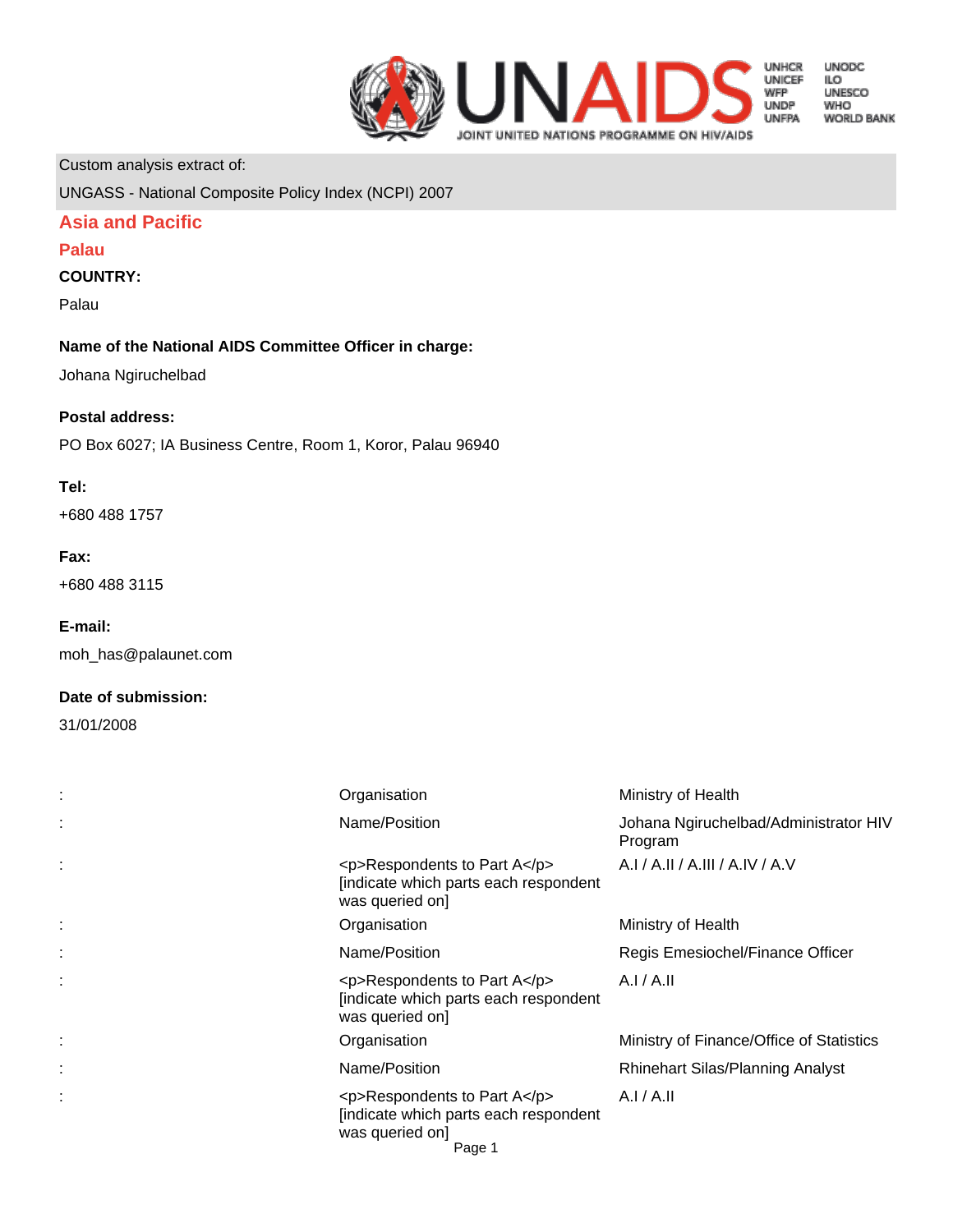| Organisation                                                                             | Ministry of Finance/Office of Statistics              |
|------------------------------------------------------------------------------------------|-------------------------------------------------------|
| Name/Position                                                                            | Visia Alonz/Planning Analyst                          |
| <p>Respondents to Part A</p><br>[indicate which parts each respondent<br>was queried on] | A.I/A.II                                              |
| Organisation                                                                             | Ministry of Commerce and Trade                        |
| Name/Position                                                                            | Russel Masayos/Chief Div. of Labour                   |
| <p>Respondents to Part A</p><br>[indicate which parts each respondent<br>was queried on] | A.I/A.II                                              |
| Organisation                                                                             | Ministry of Commerce and Trade                        |
| Name/Position                                                                            | Helena Yoichu/Employment Service<br>Officer           |
| <p>Respondents to Part A</p><br>[indicate which parts each respondent<br>was queried on] | A.I/A.II                                              |
| Organisation                                                                             | Ministry of Education                                 |
| Name/Position                                                                            | Deborah Nagata                                        |
| <p>Respondents to Part A</p><br>[indicate which parts each respondent<br>was queried on] | A.I/A.I.I/A.III                                       |
| Organisation                                                                             | Immigration                                           |
| Name/Position                                                                            | Joe Giramur/Head of Immigration                       |
| <p>Respondents to Part A</p><br>[indicate which parts each respondent<br>was queried on] | A.I / A.II / A.III                                    |
| Organisation                                                                             | <b>Catholic Schools</b>                               |
| Name/Position                                                                            | Cisca B Blailes/Director                              |
| <p>Respondents to Part B</p><br>[indicate which parts each respondent<br>was queried on] | B.I / B.II / B.III / B.IV                             |
| Organisation                                                                             | Micronesian Youth Services Network &<br><b>VOICES</b> |
| Name/Position                                                                            | Imelda B Nakamura                                     |
| <p>Respondents to Part B</p><br>[indicate which parts each respondent<br>was queried on] | B.I/B.II                                              |
| Organisation                                                                             | <b>Council of Chiefs</b>                              |
| Name/Position                                                                            | Dilmei Olkeriil/Executive Director                    |
| <p>Respondents to Part B</p><br>[indicate which parts each respondent<br>was queried on] | B.I/B.II/B.III/B.IV                                   |
| Organisation                                                                             | Parent-Teacher Association                            |
| Name/Position                                                                            | Simeon Skilang/Chair                                  |
| <p>Respondents to Part B</p><br>[indicate which parts each respondent<br>was queried on] | B.I / B.II / B.III / B.IV                             |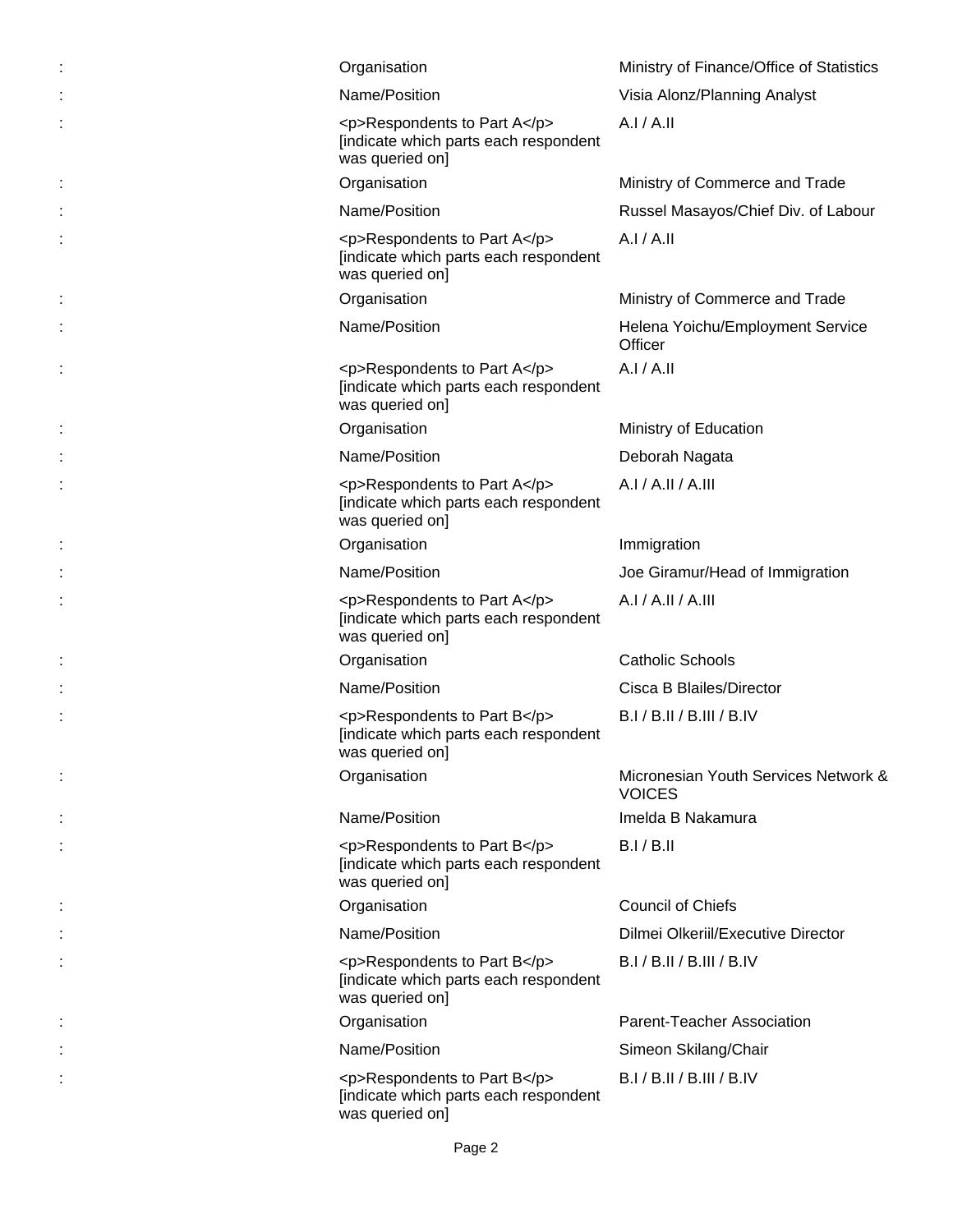| ÷         | Organisation                                                                            | <b>Red Cross</b>     |
|-----------|-----------------------------------------------------------------------------------------|----------------------|
| ÷         | Name/Position                                                                           | Miriam Chin/Director |
| ÷         | <p>Respondents to Part B</p><br>[indicate which parts each respondent<br>was queried on | B.I/B.II/B.III/B.IV  |
| ÷         | Organisation                                                                            | Youth Group          |
| ÷         | Name/Position                                                                           | Gustap E Salii       |
|           | <p>Respondents to Part B</p><br>[indicate which parts each respondent<br>was queried on | B.I/B.II/B.III/B.IV  |
| Position: | Full time/Part time                                                                     | Full time            |
| Position: | Full time/Part time                                                                     | Full time            |
| Position: | Full time/Part time                                                                     | Full time            |
| Position: | Full time/Part time                                                                     | Full time            |
| Position: | Full time/Part time                                                                     | Full time            |

# **1. Has the country developed a national multisectoral strategy/action framework to combat AIDS?** Yes

# **IF YES, period covered:**

2000-2005

# **1.1 How long has the country had a multisectoral strategy/action framework?**

7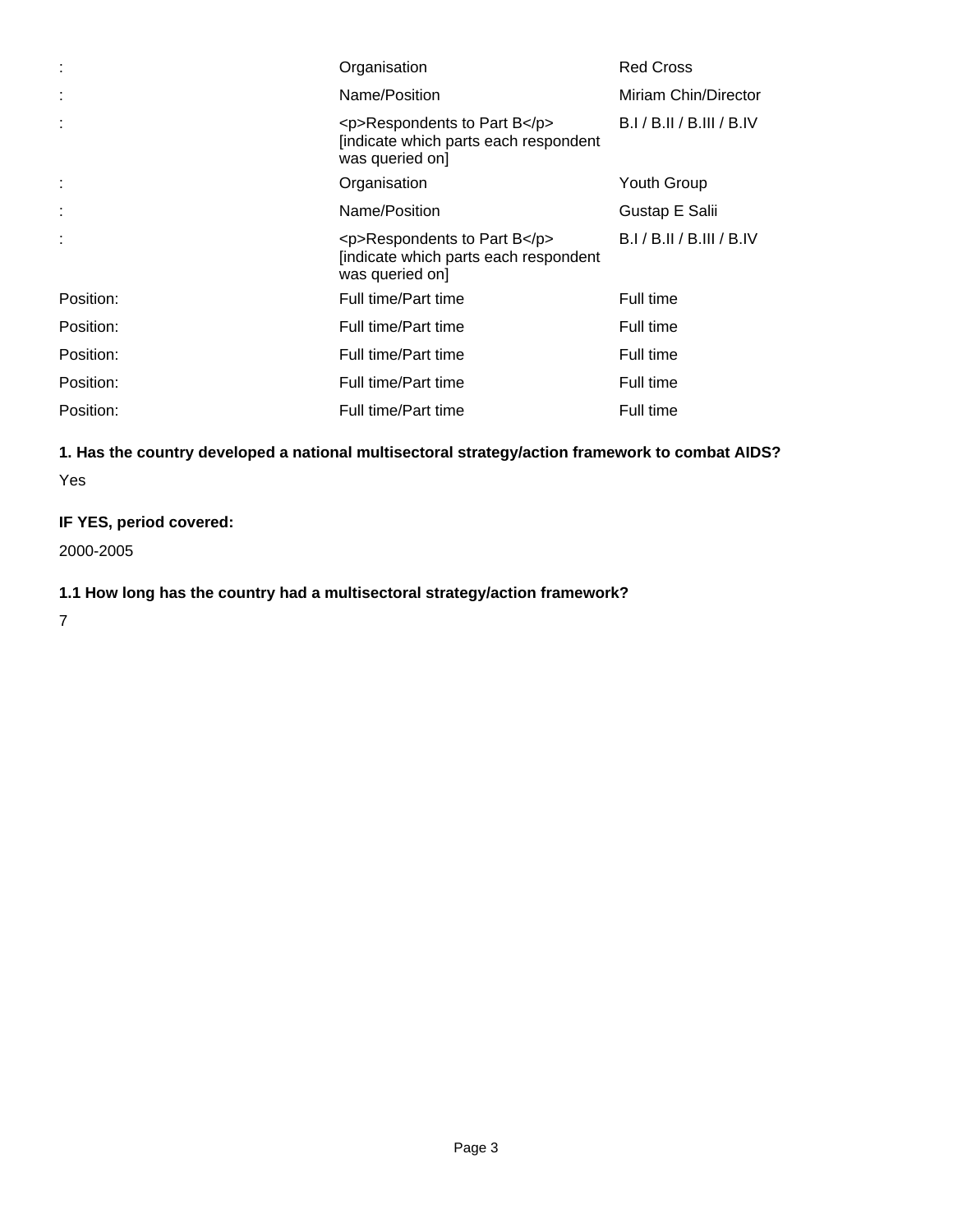# **1.2 Which sectors are included in the multisectoral strategy/action framework with a specific HIV budget for their activities?**

| Health:              | <b>Strategy/Action framework</b> | Yes       |
|----------------------|----------------------------------|-----------|
| Health:              | <b>Earmarked budget</b>          | <b>No</b> |
| Education:           | <b>Strategy/Action framework</b> | Yes       |
| Education:           | <b>Earmarked budget</b>          | No        |
| Labour:              | <b>Strategy/Action framework</b> | No        |
| Transportation:      | <b>Strategy/Action framework</b> | No        |
| Military/Police:     | <b>Strategy/Action framework</b> | No        |
| Women:               | <b>Strategy/Action framework</b> | Yes       |
| Women:               | <b>Earmarked budget</b>          | <b>No</b> |
| Young people:        | <b>Strategy/Action framework</b> | Yes       |
| Young people:        | <b>Earmarked budget</b>          | <b>No</b> |
| Agriculture:         | <b>Strategy/Action framework</b> | No        |
| Finance:             | <b>Strategy/Action framework</b> | No        |
| Human Resources:     | <b>Strategy/Action framework</b> | <b>No</b> |
| Justice:             | <b>Strategy/Action framework</b> | No        |
| Minerals and Energy: | <b>Strategy/Action framework</b> | No        |
| Planning:            | <b>Strategy/Action framework</b> | No        |
| Public Works:        | <b>Strategy/Action framework</b> | <b>No</b> |
| Tourism:             | <b>Strategy/Action framework</b> | No        |
| Trade and Industry:  | <b>Strategy/Action framework</b> | No        |

# **IF NO earmarked budget, how is the money allocated?**

Based on planned activities most of which are funded by external donors (CDC, Global Fund, HRSA) money is allocated through the Ministry of Health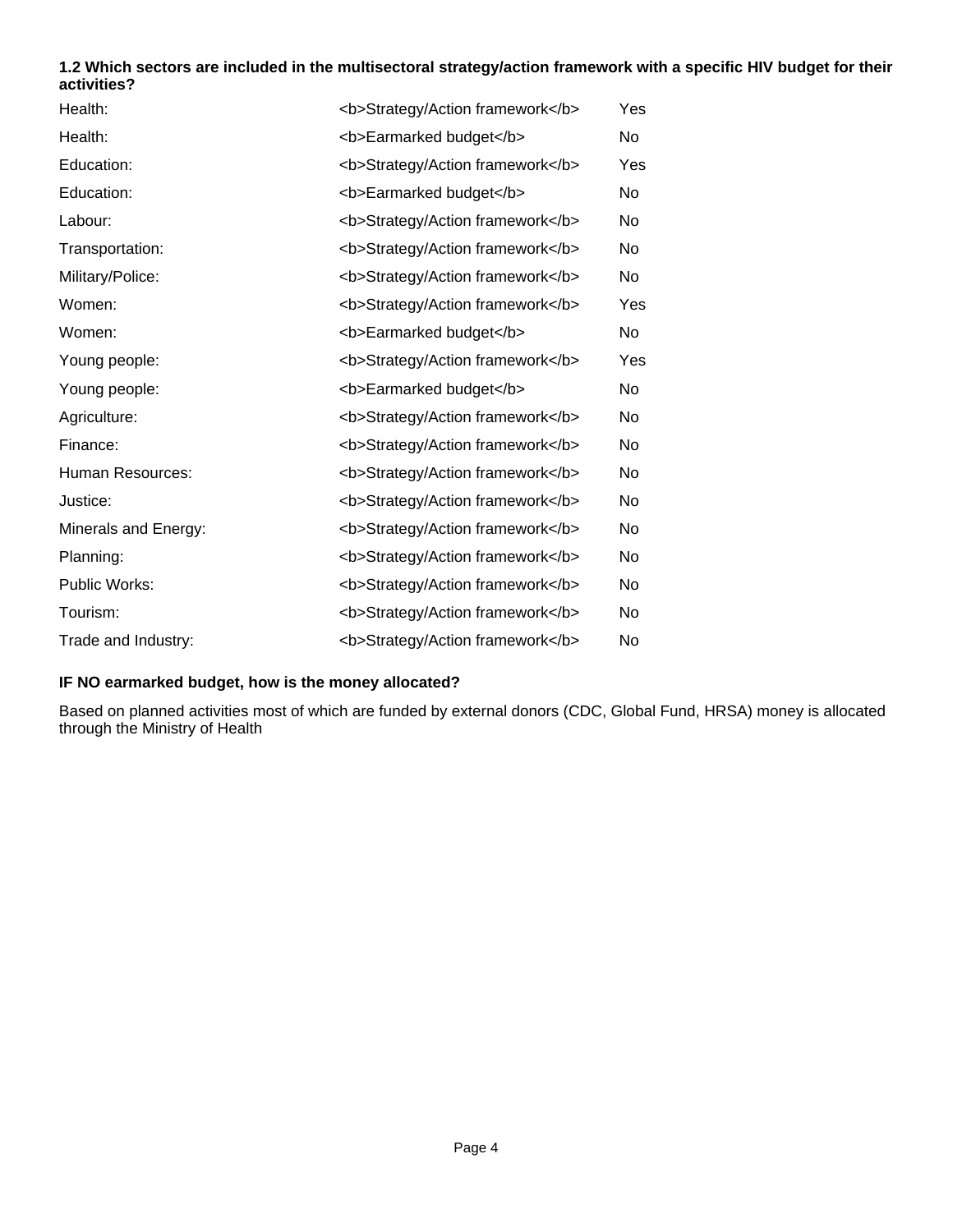# **1.3 Does the multisectoral strategy/action framework address the following target populations, settings and cross-cutting issues?**

| a. Women and girls:                                                      | Yes |
|--------------------------------------------------------------------------|-----|
| b. Young women/young men:                                                | Yes |
| c. Specific vulnerable sub-<br>populations <font size="0.2">[3]</font> : | Yes |
| d. Orphans and other vulnerable<br>children:                             | No  |
| e. Workplace:                                                            | No. |
| f. Schools:                                                              | Yes |
| g. Prisons:                                                              | No. |
| h. HIV, AIDS and poverty:                                                | No. |
| i. Human rights protection:                                              | No. |
| j. Involvement of people living with HIV:                                | Yes |
| k. Addressing stigma and<br>discrimination:                              | No. |
| I. Gender empowerment and/or gender<br>equality:                         | No. |

# **1.4 Were target populations identified through a process of a needs assessment or needs analysis?**

Yes

## **IF YES, when was this needs assessment /analysis conducted? Year:**

1999

## **1.5 What are the target populations in the country?**

Adult Palauan women and men, youth, men who have sex with men, adult male and female foreign workers, substance abusers, people with TB, healthcare workers, persons living with HIV and general public

#### **1.6 Does the multisectoral strategy/action framework include an operational plan?**

No

## **1.7 Does the multisectoral strategy/action framework or operational plan include:**

| a. Formal programme goals? :                            | Yes. |
|---------------------------------------------------------|------|
| b. Clear targets and/or milestones? :                   | No   |
| c. Detailed budget of costs per<br>programmatic area? : | No   |
| d. Indications of funding sources?:                     | No   |
| e. Monitoring and Evaluation<br>framework?:             | Yes. |

# **1.8 Has the country ensured "full involvement and participation" of civil society<font size=0.4>[4]</font> in the development**

#### **of the multisectoral strategy/action framework?**

Moderate involvement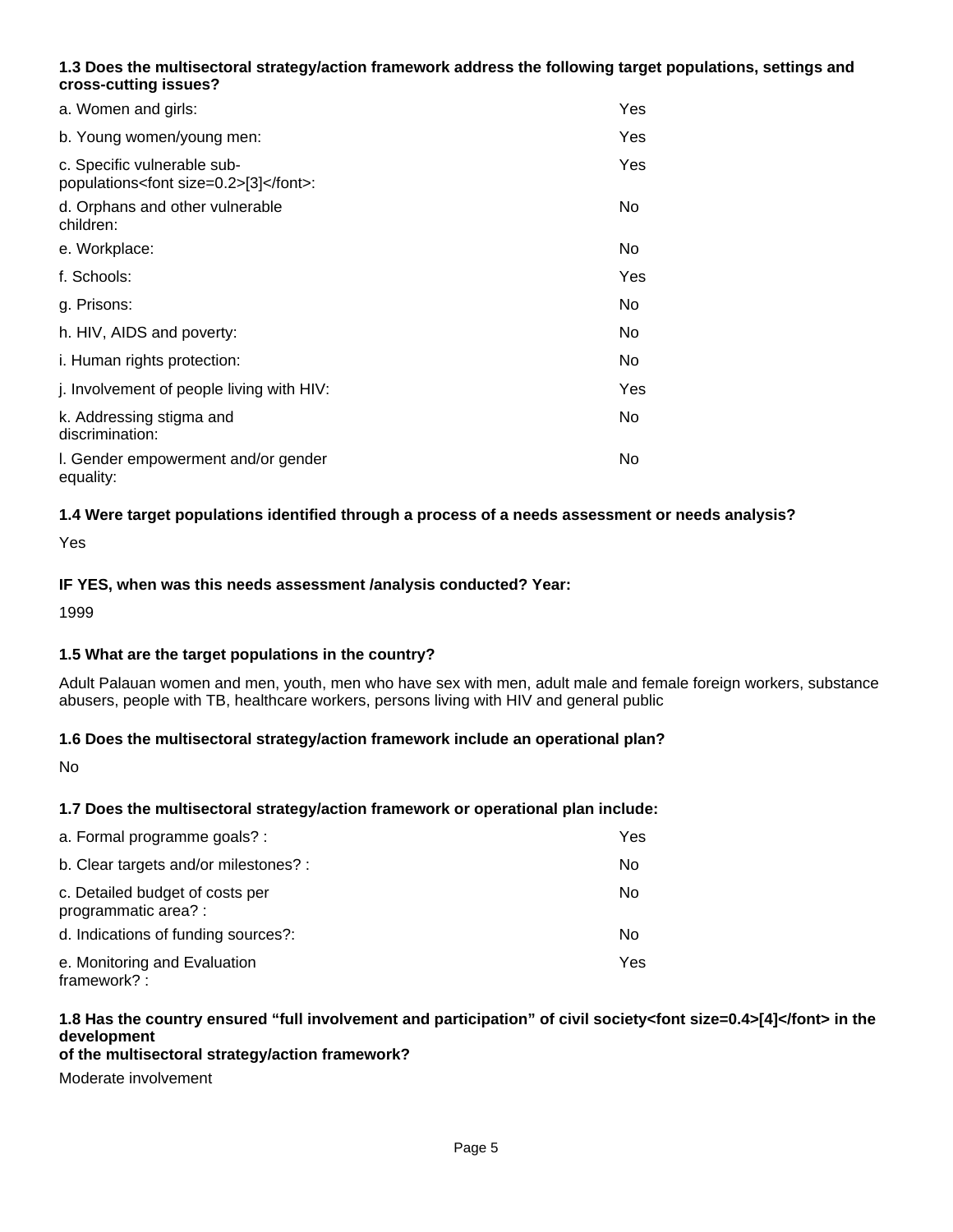## **IF NO or MODERATE involvement, briefly explain:**

There are regular meetings with Non government organisations including Red Cross, Women's Groups and faith based organisations. Due to the small population and lack of resources outside government the main work on the strategy was done by the government.

#### **1.9 Has the multisectoral strategy/action framework been endorsed by most external Development Partners (bi-laterals; multi-laterals)?**

Yes

# **1.10 Have external Development Partners (bi-laterals; multi-laterals) aligned and harmonized their HIV and AIDS programmes to the national multisectoral strategy/action framework?**

No

# **IF SOME or NO, briefly explain**

There are no external HIV/AIDS programs in the country

**2. Has the country integrated HIV and AIDS into its general development plans such as:** 

- **a) National Development Plans,**
- **b) Common Country Assessments/United Nations Development Assistance Framework,**
- **c) Poverty Reduction Strategy Papers,**
- **d) Sector Wide Approach?**

No

**3. Has the country evaluated the impact of HIV and AIDS on its socio-economic development for planning purposes?**

No

**4. Does the country have a strategy/action framework for addressing HIV and AIDS issues among its national uniformed services such as military, police, peacekeepers, prison staff, etc?**

No

**5. Has the country followed up on commitments towards universal access made during the High-Level AIDS Review in June 2006?**

No

**5.1 Has the National Strategic Plan/operational plan and national AIDS budget been revised accordingly?**

No

**5.2 Have the estimates of the size of the main target population sub-groups been updated?**

No

**5.3 Are there reliable estimates and projected future needs of the number of adults and children requiring antiretroviral therapy?**

No

**5.4 Is HIV and AIDS programme coverage being monitored?**

Yes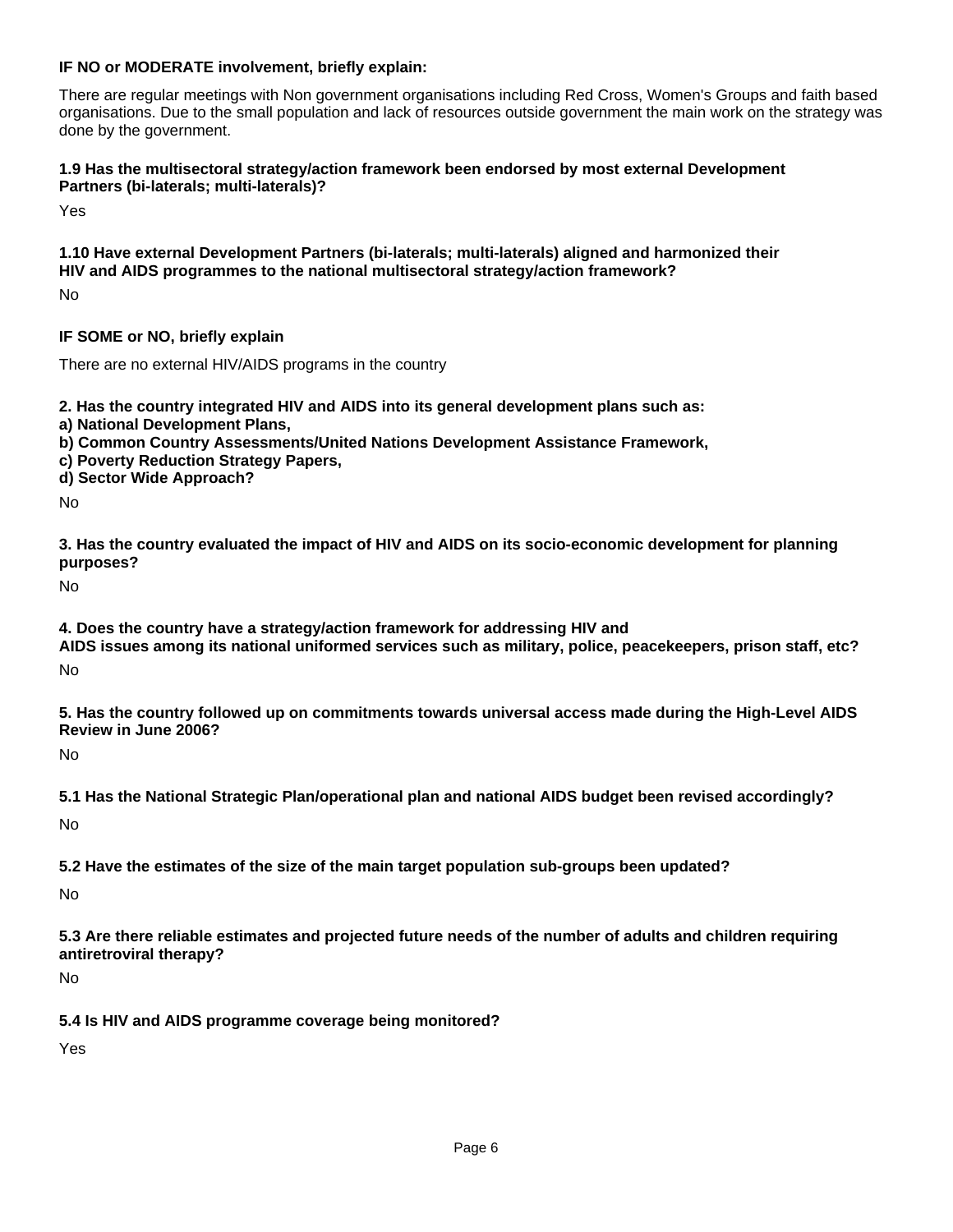## **(a) IF YES, is coverage monitored by sex (male, female)?**

Yes

# **(b) IF YES, is coverage monitored by population sub-groups?**

Yes

# **IF YES, which population sub-groups?**

by age, antenatal women, prison inmates, substance users, TB clients

# **(c) IF YES, is coverage monitored by geographical area?**

Yes

# **IF YES, at which levels (provincial, district, other)?**

state, hamlet

**5.5 Has the country developed a plan to strengthen health systems, including infrastructure, human resources and capacities, and logistical systems to deliver drugs?**

No

# **Overall, how would you rate strategy planning efforts in the HIV and AIDS programmes in 2007 and in 2005?**

| 2007: | 8 |
|-------|---|
| 2005: | 5 |

#### **Comments on progress made in strategy planning efforts since 2005:**

2005 no major planning effort other than routine review of current plan was done, in 2007 planning for the update of the strategic plan was initiated

#### **1. Do high officials speak publicly and favourably about AIDS efforts in major domestic fora at least twice a year?**

| President/Head of government :                   | No. |
|--------------------------------------------------|-----|
| Other high officials :                           | No. |
| Other officials in regions and/or<br>districts : | No. |

# **2. Does the country have an officially recognized national multisectoral AIDS management/coordination body? (National AIDS Council or equivalent)?**

Yes

# **2.1 IF YES, when was it created? Year:**

1990

# **2.2 IF YES, who is the Chair?**

Name: Joe Giramur Name: Joe Giramur Name: Joe Giramur Name: Joe Giramur Name: Joe Giramur Name: Joe Giramur Name

Title/Function: Head of Immigration/Co-chair NAC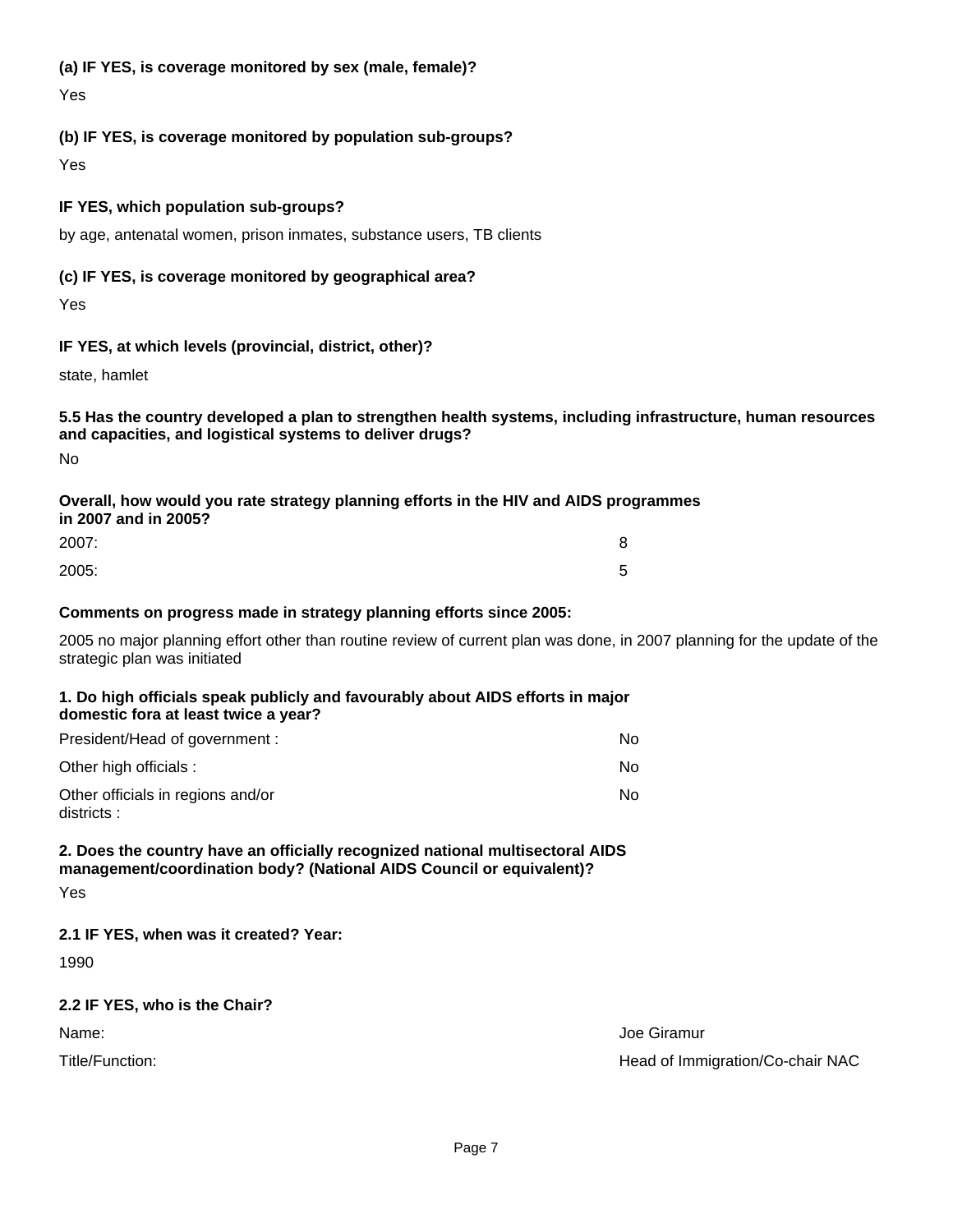## **2.3 IF YES, does it:**

| have terms of reference? :                                              | No.  |
|-------------------------------------------------------------------------|------|
| have active Government leadership<br>and participation?:                | Yes. |
| have a defined membership?:                                             | No.  |
| include civil society representatives?<br>$(*)$ :                       | Yes  |
| include people living with HIV?:                                        | No.  |
| include the private sector?:                                            | Yes  |
| have an action plan?:                                                   | No.  |
| have a functional Secretariat? :                                        | No.  |
| meet at least quarterly?:                                               | Yes  |
| review actions on policy decisions<br>regularly?:                       | No.  |
| actively promote policy decisions?:                                     | Yes. |
| provide opportunity for civil society to<br>influence decision-making?: | Yes. |

## **(\*) If it does include civil society representatives, what percentage?**

50%

**3. Does the country have a national AIDS body or other mechanism that promotes interaction between government, people living with HIV, civil society and the private sector for implementing HIV and AIDS strategies/ programmes?**

No

# **4. What percentage of the national HIV and AIDS budget was spent on activities implemented by civil society in the past year?**

5 %

#### **5. What kind of support does the NAC (or equivalent) provide to implementing partners of the national programme, particularly to civil society organizations?**

| Information on priority needs and<br>services :    |  |  | Yes  |
|----------------------------------------------------|--|--|------|
| Technical guidance/materials:                      |  |  | No   |
| Drugs/supplies procurement and<br>distribution:    |  |  | No   |
| Coordination with other implementing<br>partners : |  |  | No   |
| Capacity-building:                                 |  |  | Yes. |

# **6. Has the country reviewed national policies and legislation to determine which, if any, are inconsistent with the National AIDS Control policies?**

No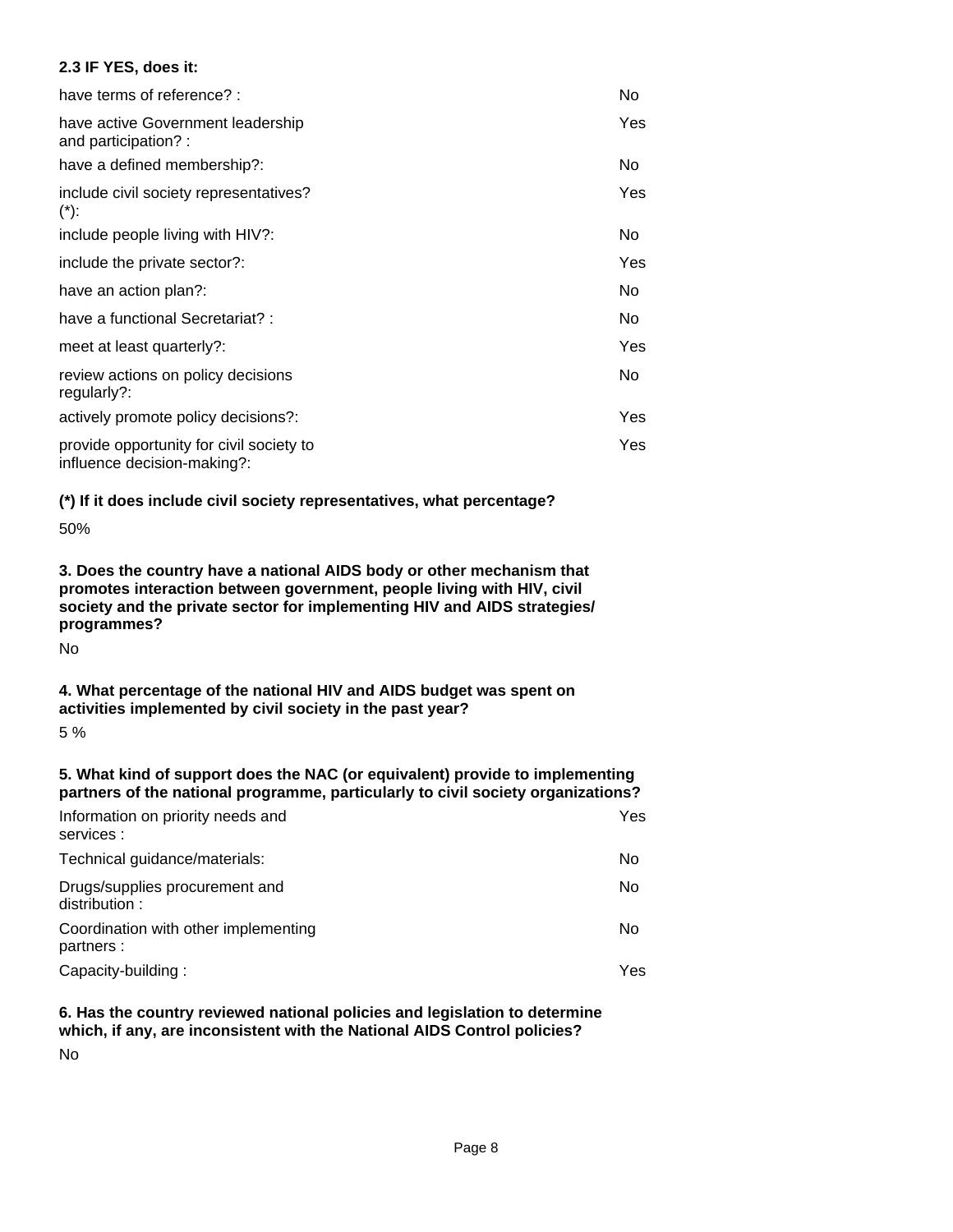**Overall, how would you rate the political support for the HIV and AIDS programmes in 2007 and in 2005?**

2007: 5

2005: 5

**1. Does the country have a policy or strategy that promotes information, education and communication (IEC) on HIV to the general population?**

Yes

# **1.1 IF YES, what key messages are explicitly promoted?**

Be sexually abstinent:

Delay sexual debut:

Be faithful:

Reduce the number of sexual partners:

Use condoms consistently:

Engage in safe(r) sex:

Greater acceptance and involvement of people living with HIV:

Greater involvement of men in reproductive health programmes:

# **1.2 In the last year, did the country implement an activity or programme to promote accurate reporting on HIV by the media?**

Yes

# **2. Does the country have a policy or strategy promoting HIV-related reproductive and sexual health education for young people?**

Yes

## **2.1 Is HIV education part of the curriculum in**

| primary schools? :   | Nο  |
|----------------------|-----|
| secondary schools? : | Yes |
| teacher training? :  | Nο  |

## **2.2 Does the strategy/curriculum provide the same reproductive and sexual health education for young men and young women?**

Yes

**2.3 Does the country have an HIV education strategy for out-of-school young people?**

No

**3. Does the country have a policy or strategy to promote information, education and communication (IEC) and other preventive health interventions for vulnerable sub-populations?**

No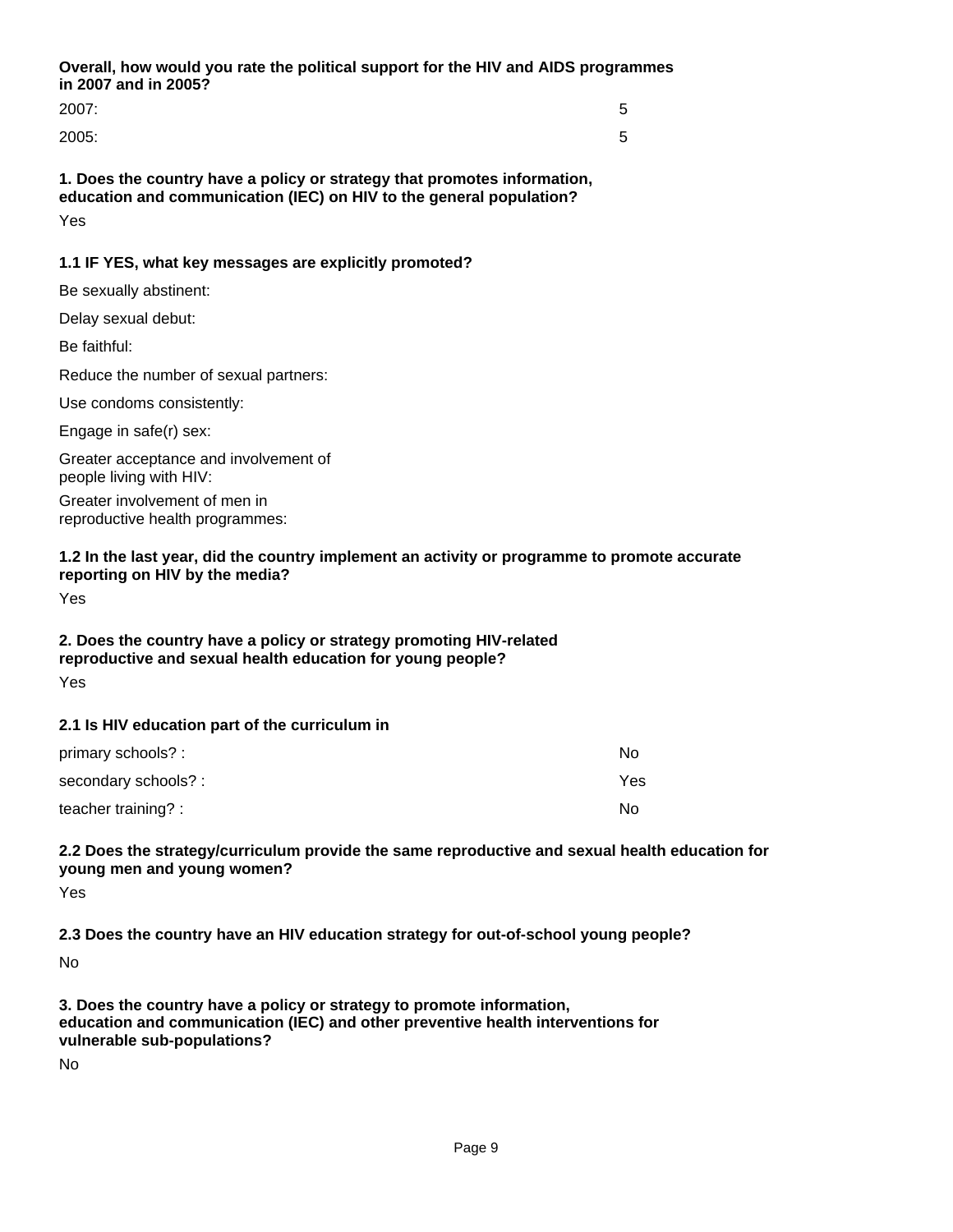#### **IF NO, briefly explain:**

very small population and low prevalence and illegal prostitution make targeting vulnerable sub-populations difficult.

#### **Overall, how would you rate policy efforts in support of HIV prevention in 2007 and in 2005?**

| 2007:                                                                                                                                  |  |
|----------------------------------------------------------------------------------------------------------------------------------------|--|
| 2005:                                                                                                                                  |  |
| 4. Has the country identified the districts (or equivalent geographical/<br>decentralized level) in need of HIV prevention programmes? |  |

No

# **IF NO, how are HIV prevention programmes being scaled-up?:**

Due to low prevalence and small population not relevant

# **Overall, how would you rate the efforts in the implementation of HIV prevention programmes in 2007 and in 2005?**

| 2007: | 9 |
|-------|---|
| 2005: | 8 |
| 2007: | 8 |
| 2005: | 5 |

**Comments on progress made in the implementation of HIV prevention programmes since 2005:**

Additional staff employed in 2007

**1. Does the country have a policy or strategy to promote comprehensive HIV treatment, care and support? (Comprehensive care includes, but is not limited to, treatment, HIV testing and counselling, psychosocial care, and home and community-based care).**

Yes

**1.1 IF YES, does it give sufficient attention to barriers for women, children and most-at-risk populations?**

Yes

**2. Has the country identified the districts (or equivalent geographical/decentralized level) in need of HIV and AIDS treatment, care and support services?**

N/A

**3. Does the country have a policy for developing/using generic drugs or parallel importing of drugs for HIV?**

No

**4. Does the country have access to regional procurement and supply management mechanisms for critical commodities, such as antiretroviral drugs, condoms, and substitution drugs?**

Yes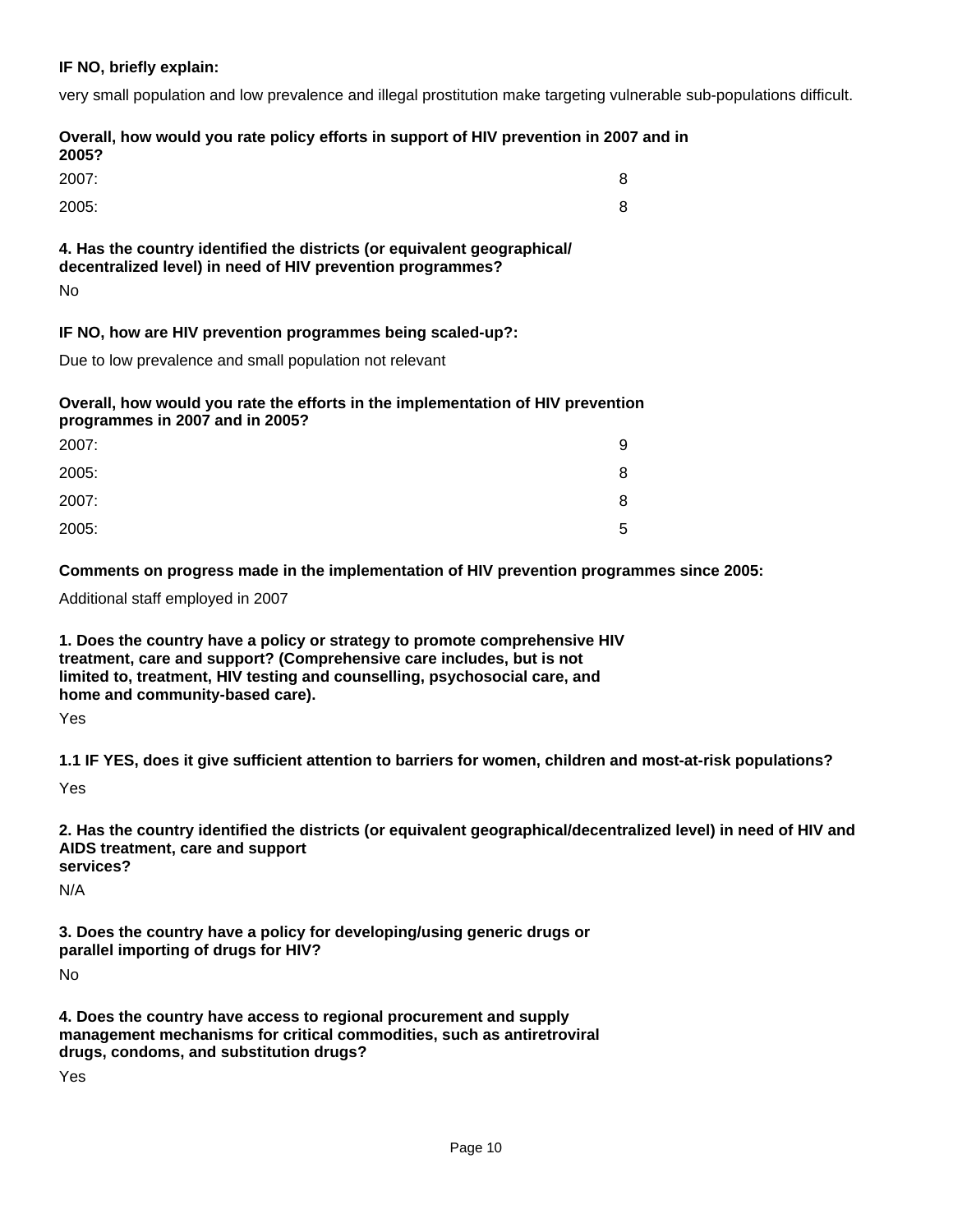## **4.1 IF YES, for which commodities?:**

ARVs, condoms

#### **Overall, how would you rate the efforts in the implementation of HIV treatment, care and support services in 2007 and in 2005?**

| 2007: | 9 |
|-------|---|
| 2005: | 8 |

#### **Comments on progress made since 2005:**

Improved access to drugs through Global Fund, improved pharmacy consultation and improved case consultation

# **5. Does the country have a policy or strategy to address the additional HIV- or AIDS-related needs of orphans and other vulnerable children (OVC)?**

N/A

#### **1. Does the country have one national Monitoring and Evaluation (M&E) plan?**

No

## **4. Is there a functional M&E Unit or Department?**

No

# **IF NO, what are the main obstacles to establishing a functional M&E Unit/Department?**

Small population and limited resources (human and others)

# **5. Is there an M&E Committee or Working Group that meets regularly to**

**coordinate M&E activities?**

No

## **6.3 Is there a functional Health Information System (HIS)?**

| National level:         | No |
|-------------------------|----|
| Sub-national level (*): | No |

# **6.4 Does the country publish at least once a year an M&E report on HIV, including HIV surveillance data?**

No

# **7. To what extent are M&E data used in planning and implementation?**

0

## **What are the main challenges to data use?**

No functioning HIS and no M&E unit

#### **8. In the last year, was training in M&E conducted**

| At national level? :       | No |
|----------------------------|----|
| At sub-national level? :   | No |
| Including civil society? : | N٥ |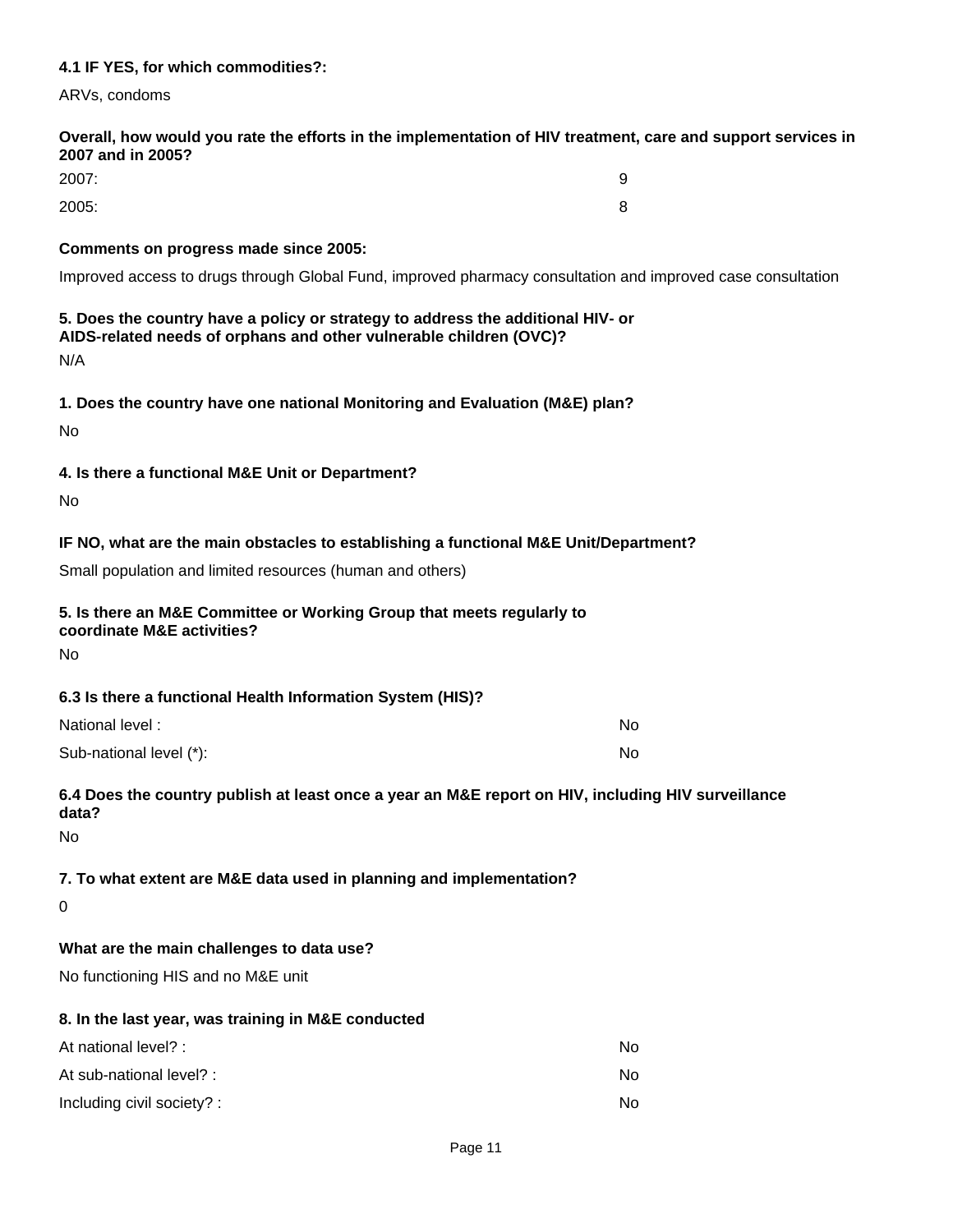# **Overall, how would you rate the M&E efforts of the AIDS programme in 2007 and in 2005?**

| 2007: | ◠<br><u>_</u> |
|-------|---------------|
| 2005: | ◠<br><u>_</u> |

#### **Comments on progress made in M&E since 2005:**

only very little M&E activity at HIV program level

**1. Does the country have laws and regulations that protect people living with HIV against discrimination? (such as general non-discrimination provisions or provisions that specifically mention HIV, focus on schooling, housing, employment, health care etc.)**

Yes

#### **1.1 IF YES, specify:**

general non-discriminatory laws are in place in Palau

#### **2. Does the country have non-discrimination laws or regulations which specify protections for vulnerable sub-populations?**

No

# **3. Does the country have laws, regulations or policies that present obstacles to effective HIV prevention, treatment, care and support for vulnerable sub-populations?**

Yes

#### **3.1 IF YES, for which sub-populations?**

| Sex Workers:                  | Yes |
|-------------------------------|-----|
| Migrants/mobile populations : | Yes |

#### **IF YES, briefly describe the content of these laws, regulations or policies and how they pose barriers:**

Prostitution is illegal in Palau and non resident workers require HIV clearance prior to arrival and if found HIV (or selected other infectious diseases) positive they will be deported.

# **4. Is the promotion and protection of human rights explicitly mentioned in any**

**HIV policy or strategy?**

No

**5. Is there a mechanism to record, document and address cases of discrimination experienced by people living with HIV and/or most-at-risk populations?**

Yes

## **IF YES, briefly describe this mechanism**

People need to use the existing legal system. There is a subsidised legal service to assist people.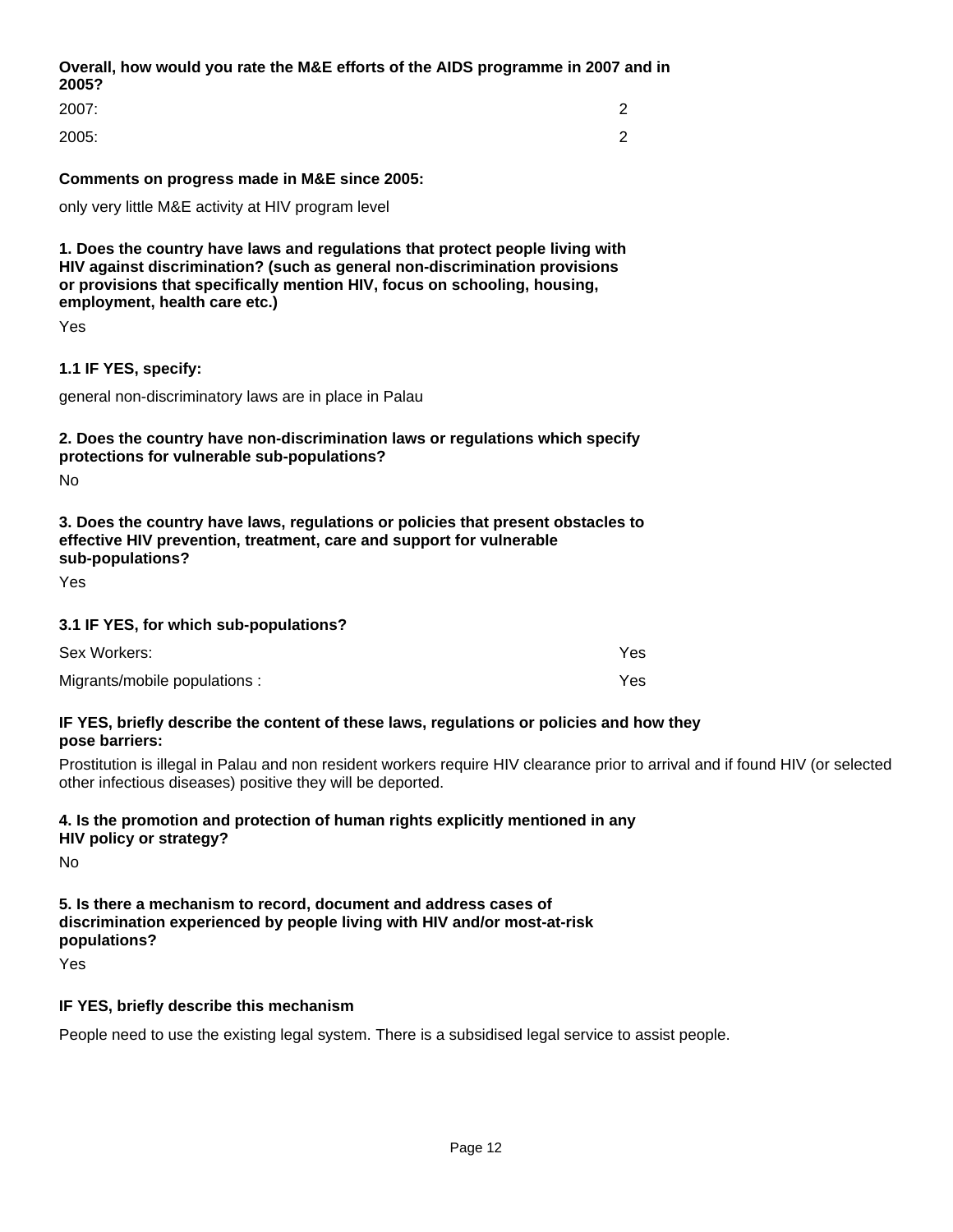#### **6. Has the Government, through political and financial support, involved most-at-risk populations in governmental HIV-policy design and programme implementation?**

Yes

#### **IF YES, describe some examples**

PHASAG (Palau HIV AIDS and STI advisory group) is a group that represents community and government agencies. Currently there is representation of women's groups and youth representative. There are obstacles for participation of other groups due to legal and cultural and confidentiality issues.

#### **7. Does the country have a policy of free services for the following:**

| HIV prevention services :                      | Yes. |
|------------------------------------------------|------|
| Anti-retroviral treatment :                    | Yes. |
| HIV-related care and support<br>interventions: | Yes. |

#### **IF YES, given resource constraints, briefly describe what steps are in place to implement these policies:**

Palau depends heavily on outside sources for funding for all the above services.

**8. Does the country have a policy to ensure equal access for women and men, to prevention, treatment, care and support? In particular, to ensure access for women outside the context of pregnancy and childbirth?**

Yes

**9. Does the country have a policy to ensure equal access for most-at-risk populations to prevention, treatment, care and support?**

Yes

## **9.1 Are there differences in approaches for different most-at-risk populations?**

No

**10. Does the country have a policy prohibiting HIV screening for general employment purposes (recruitment, assignment/relocation, appointment, promotion, termination)?**

No

**11. Does the country have a policy to ensure that AIDS research protocols involving human subjects are reviewed and approved by a national/local ethical review committee?**

Yes

**11.1 IF YES, does the ethical review committee include representatives of civil society and people living with HIV?**

No

## **IF YES, describe the effectiveness of this review committee**

All research involving human subjects has to be reviewed and approved by the Institutional review board (IRB) which is a government body.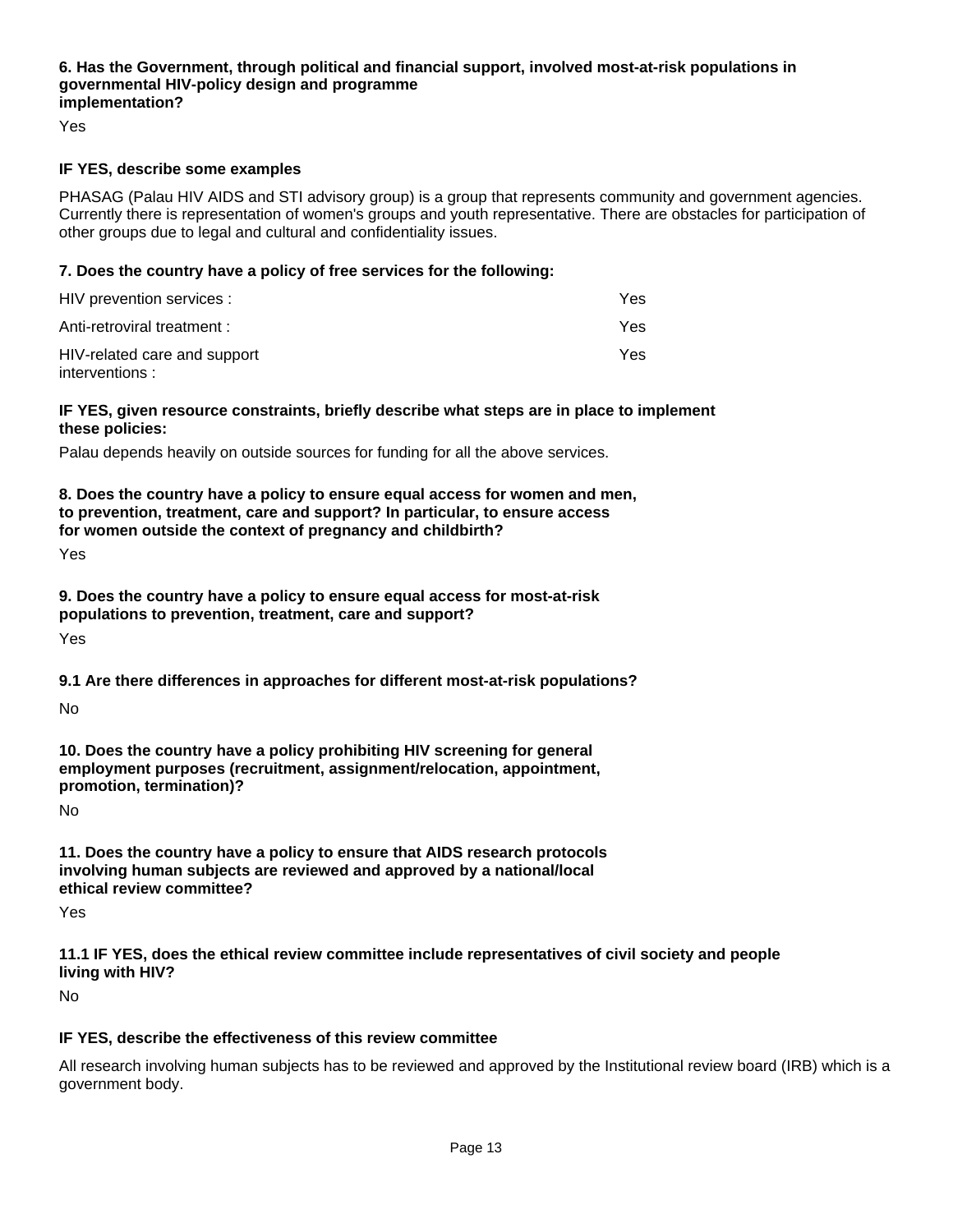#### **12. Does the country have the following human rights monitoring and enforcement mechanisms?**

| - Existence of independent national<br>institutions for the promotion and<br>protection of human rights, including<br>human rights commissions, law reform<br>commissions, watchdogs, and<br>ombudspersons which consider HIV-<br>related issues within their work: | No             |
|---------------------------------------------------------------------------------------------------------------------------------------------------------------------------------------------------------------------------------------------------------------------|----------------|
| - Focal points within governmental<br>health and other departments to<br>monitor HIV-related human rights<br>abuses and HIV-related discrimination<br>in areas such as housing and<br>employment:                                                                   | No             |
| - Performance indicators or<br>benchmarks for compliance with<br>human rights standards in the context<br>of HIV efforts:                                                                                                                                           | N <sub>o</sub> |
| - Performance indicators or<br>benchmarks for reduction of HIV-<br>related stigma and discrimination:                                                                                                                                                               | No             |
| 13. Have members of the judiciary (including labour courts/employment<br>tribunals) been trained/sensitized to HIV and AIDS and human rights issues<br>that may come up in the context of their work?<br><b>No</b>                                                  |                |
| 14. Are the following legal support services available in the country?                                                                                                                                                                                              |                |
| Legal aid systems for HIV and AIDS<br>casework:                                                                                                                                                                                                                     | N <sub>o</sub> |
| Private sector law firms or university-<br>based centres to provide free or<br>reduced-cost legal services to people<br>living with HIV:                                                                                                                            | No.            |
| Programmes to educate, raise<br>awareness among people living with<br>HIV concerning their rights:                                                                                                                                                                  | No             |
| 15. Are there programmes designed to change societal attitudes of<br>stigmatization associated with HIV and AIDS to understanding and<br>acceptance?                                                                                                                |                |
| Yes                                                                                                                                                                                                                                                                 |                |
| IF YES, what types of programmes?                                                                                                                                                                                                                                   |                |
| Media:                                                                                                                                                                                                                                                              | Yes            |
| School education :                                                                                                                                                                                                                                                  | Yes            |
| Personalities regularly speaking out :                                                                                                                                                                                                                              | Yes            |
| Other::                                                                                                                                                                                                                                                             | Yes            |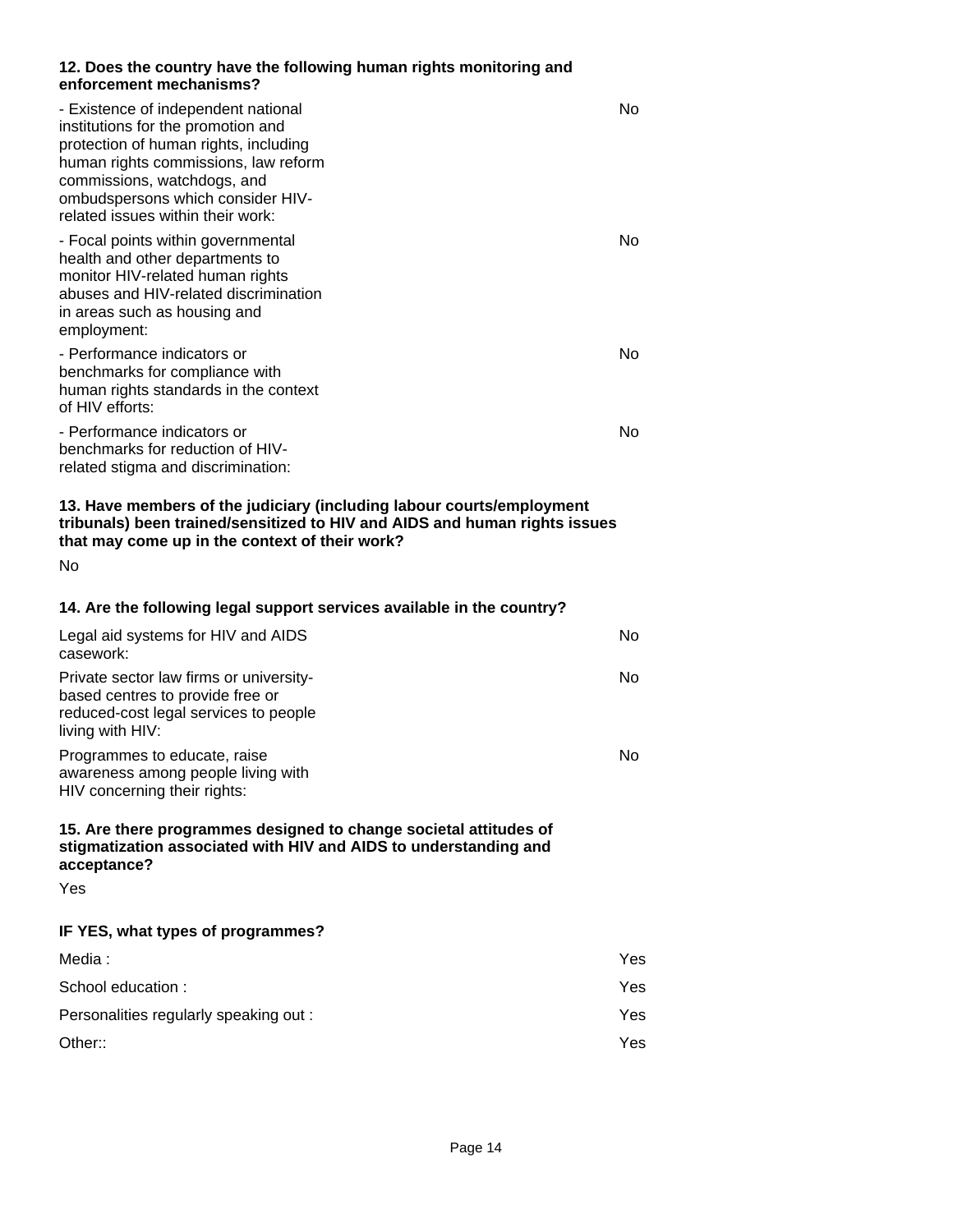**Overall, how would you rate the policies, laws and regulations in place to promote and protect human rights in relation to HIV and AIDS in 2007 and in 2005?** 2007: 7

2005: 5

3

**Comments on progress made in promoting and protecting human rights in relation to HIV and AIDS since 2005:**

More community education on human rights

| Overall, how would you rate the effort to enforce the existing policies, laws and<br>regulations in relation to human rights and HIV and AIDS in 2007 and in 2005? |   |
|--------------------------------------------------------------------------------------------------------------------------------------------------------------------|---|
| 2007:                                                                                                                                                              |   |
| 2005:                                                                                                                                                              | 5 |

**Comments on progress made in enforcing existing policies, laws and regulations in relation to human rights and HIV and AIDS since 2005:**

More awareness in community and government, more participation of community groups and more geographical coverage.

#### **1. To what extent has civil society contributed to strengthening the political commitment of top leaders and national policy formulation?**

3

**2. To what extent have civil society representatives been involved in the planning and budgeting process for the National Strategic Plan on AIDS or for the current activity plan (e.g. attending planning meetings and reviewing drafts)**

4

| 3. To what extent are the services provided by civil society in areas of HIV<br>prevention, treatment, care and support included |
|----------------------------------------------------------------------------------------------------------------------------------|
| a. in both the National Strategic plans                                                                                          |
| and national reports?:                                                                                                           |

b. in the national budget?: 0

#### **4. Has the country included civil society in a National Review of the National Strategic Plan?**

Yes

**IF YES, when was the Review conducted? Year:**

2007

**5. To what extent is the civil society sector representation in HIV-related efforts inclusive of its diversity?**

3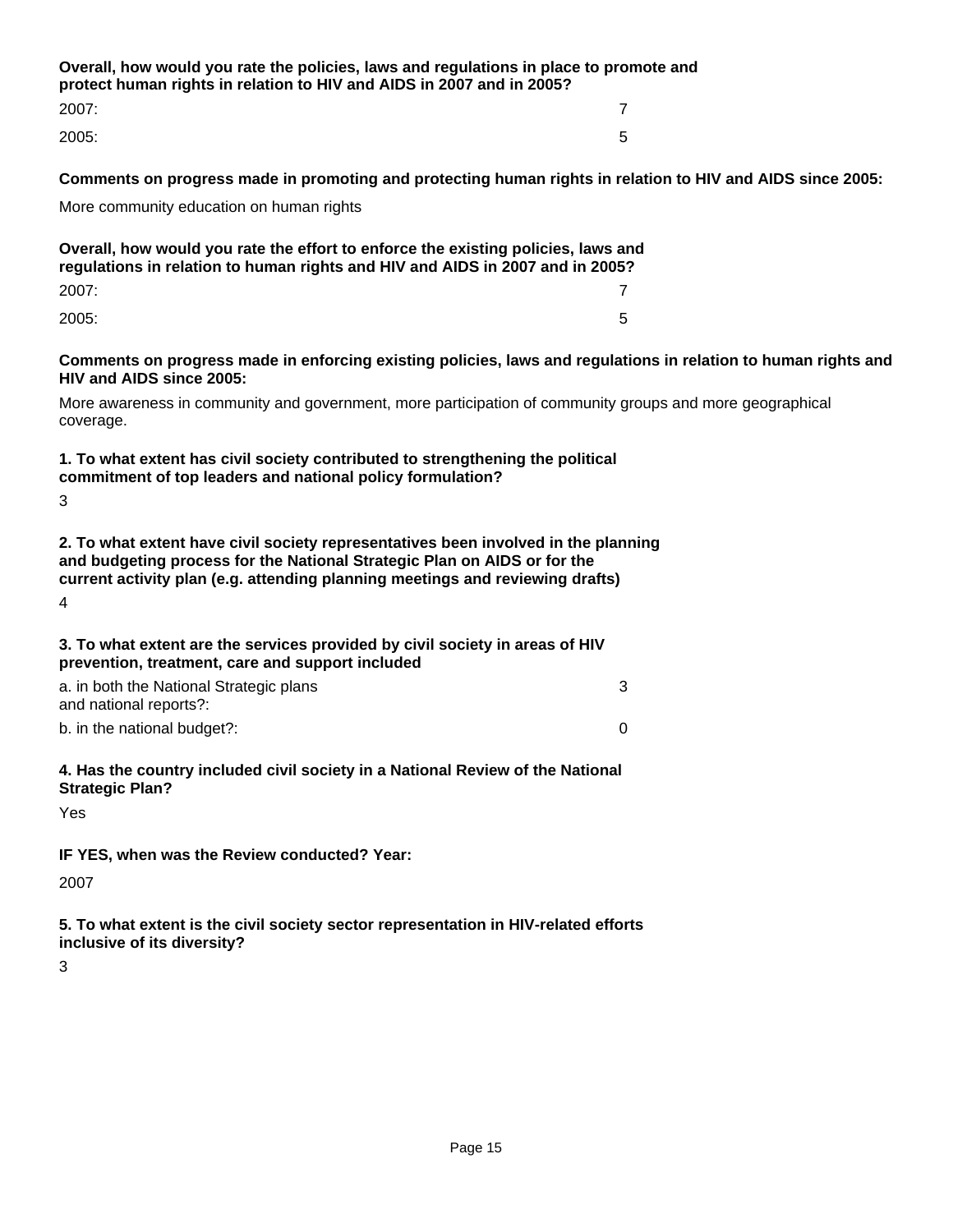# **List the types of organizations representing civil society in HIV and AIDS efforts:**

Red Cross Council of Chiefs Catholic Schools Faith based group Women's group Youth group

## **6. To what extent is civil society able to access**

| a. adequate financial support to<br>implement its HIV activities?: |  |
|--------------------------------------------------------------------|--|
| b. adequate technical support to<br>implement its HIV activities?: |  |

#### **Overall, how would you rate the efforts to increase civil society participation in 2007 and in 2005?**

| 2007: | ∼      |
|-------|--------|
| 2005: | ⌒<br>ັ |

## **Comments on progress made in increasing civil society participation since 2005:**

More active participation from PHASAG members, increased number of members, increased variety of organisations represented. More active contributions from a wide range of organisations since 2005

## **1. Has the country identified the districts (or equivalent geographical/decentralized level) in need of HIV prevention programmes?**

No

#### **1. Has the country identified the districts (or equivalent geographical/decentralized level) in need of HIV and AIDS treatment, care and support services?**

No

# **IF NO, how are HIV and AIDS treatment, care and support services being scaled-up?:**

Palau has currently three case of HIV/AIDS

# **Overall, how would you rate the efforts in the implementation of HIV treatment, care and support services in 2007 and in 2005?**

| 2007: | 8              |
|-------|----------------|
| 2005: | $\overline{ }$ |

# **Comments on progress made in the implementation of HIV treatment, care and support services since 2005:**

Improved mechanism for procurement of ART